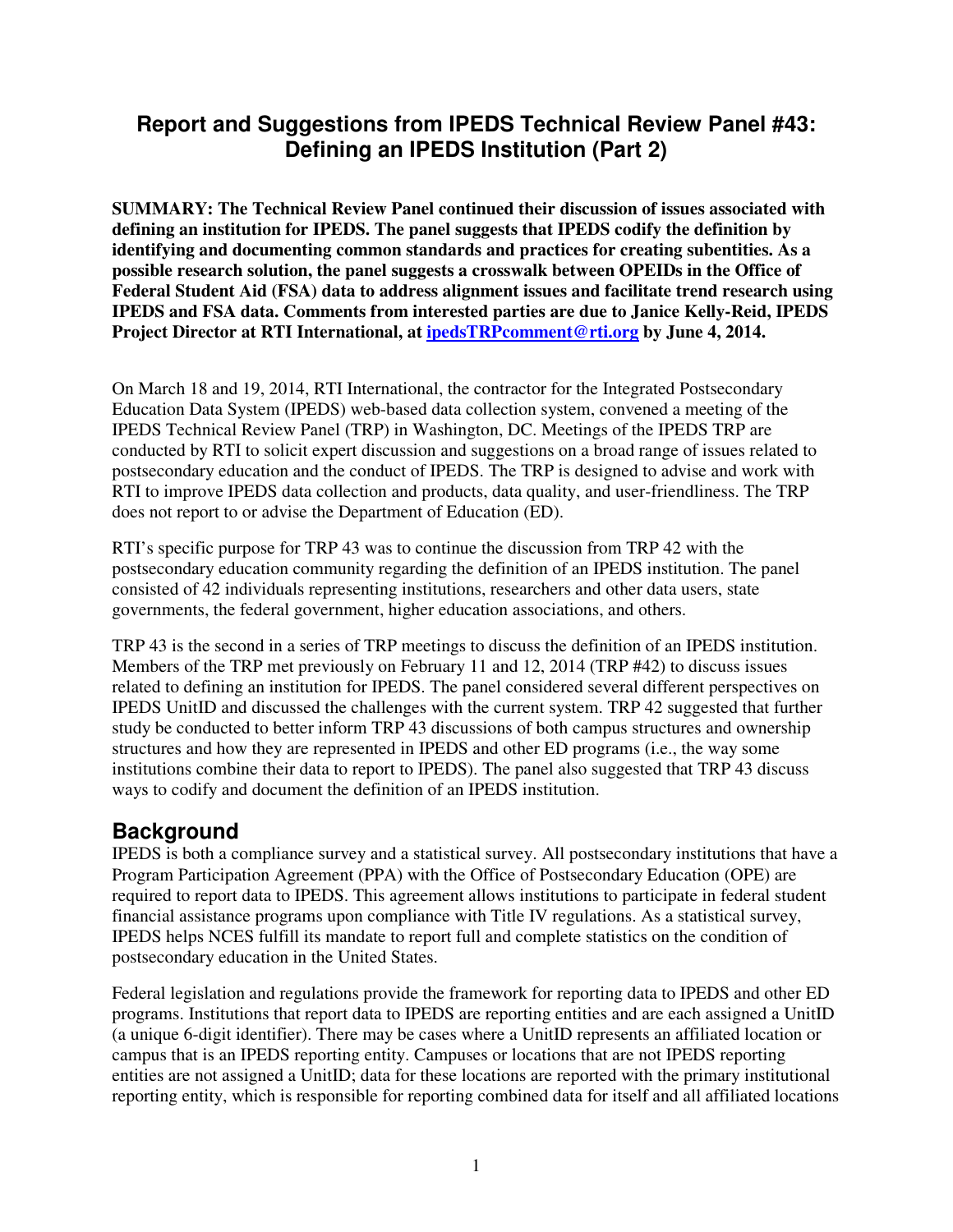for all survey components. For example, a single UnitID could represent a single campus, a main campus of a multicampus institution, a branch campus of a multicampus institution, or a main campus and a branch campus combined. Postsecondary institutions are identified as potential respondents to the IPEDS surveys and are added to the IPEDS universe for three primary reasons:

- 1. **Eligibility for federal student aid:** Any institution with a PPA with the Office of Federal Student Aid (FSA) must report. These entities are assigned an OPEID (unique identifier in OPE data systems) that follows the pattern 0XXXXX00.
- 2. **Other requirements:** Entities that cross state lines and serve a large number of students in different states must report at least at the state level.
- **3. By request:** Institutions may request to report any additional locations from their PPA; institutions may request to report an online or nontraditional unit separately ("Other" IPEDS entities); and institutions that are not eligible for federal funding may choose to report but receive an indicator that shows that they are not Title IV eligible.

The OPEID is the basis for the IPEDS universe; any institution that is eligible for Title IV federal student aid is required to report to IPEDS. The current process for defining an institution in FSA data systems is linked to accreditation. To become eligible in FSA data systems, an institution must first receive accreditation from an ED-accepted accreditor. Each recognized accreditor submits a list of accredited institutions to OPE. Upon receiving authorization to operate in a given state, an accredited institution becomes eligible to apply for Title IV participation. Once an institution receives approval to participate in Title IV federal student aid programs, the approved PPA data are then visible in the Postsecondary Education Participants System (PEPS). PPA approvals and renewals are normally for multiple years. During the multiyear period, PEPS is updated with approved modifications such as additional locations or programs, and changes in ownership.

FSA uses OPEIDs to identify institutions in its systems and data collections as either main campuses or additional locations. The main campus is the primary PPA-holding entity, and its OPEID begins with a 0 and ends in 00. Additional locations have the same 6-digit root OPEID as the main campus, plus a two-digit location code, from 01 to 99. If an institution has more than 99 additional locations, the first digit of the OPEID is then incremented to 1 (e.g.,  $1XXXXX1$  would be the 111th location). If an institution has more than 199 additional locations, the first digit of the OPEID is incremented to 2, and so on.

A main location is the primary entity on the PPA that is eligible to apply for funding under Title IV programs. A main location, also referred to as a "freestanding" school or an "independently eligible" school, must be recognized as the main by an accreditor. With few exceptions, main locations are sites where classes are being taught and are not solely administrative offices. Additional locations are sites other than the main campus where the school is providing instruction, and gain eligibility through the main location. Both main locations and additional locations must have state legal authorization and accrediting agency approval.

Main and additional locations relate to the institution's accreditation, not necessarily to the school's administrative structure, ownership, or how it presents itself to the public. Mergers and changes in FSA occur within and across PPAs:

- an additional location can become a main;
- a main can become an additional location;
- an eligible entity can assume the location(s) of an ineligible entity;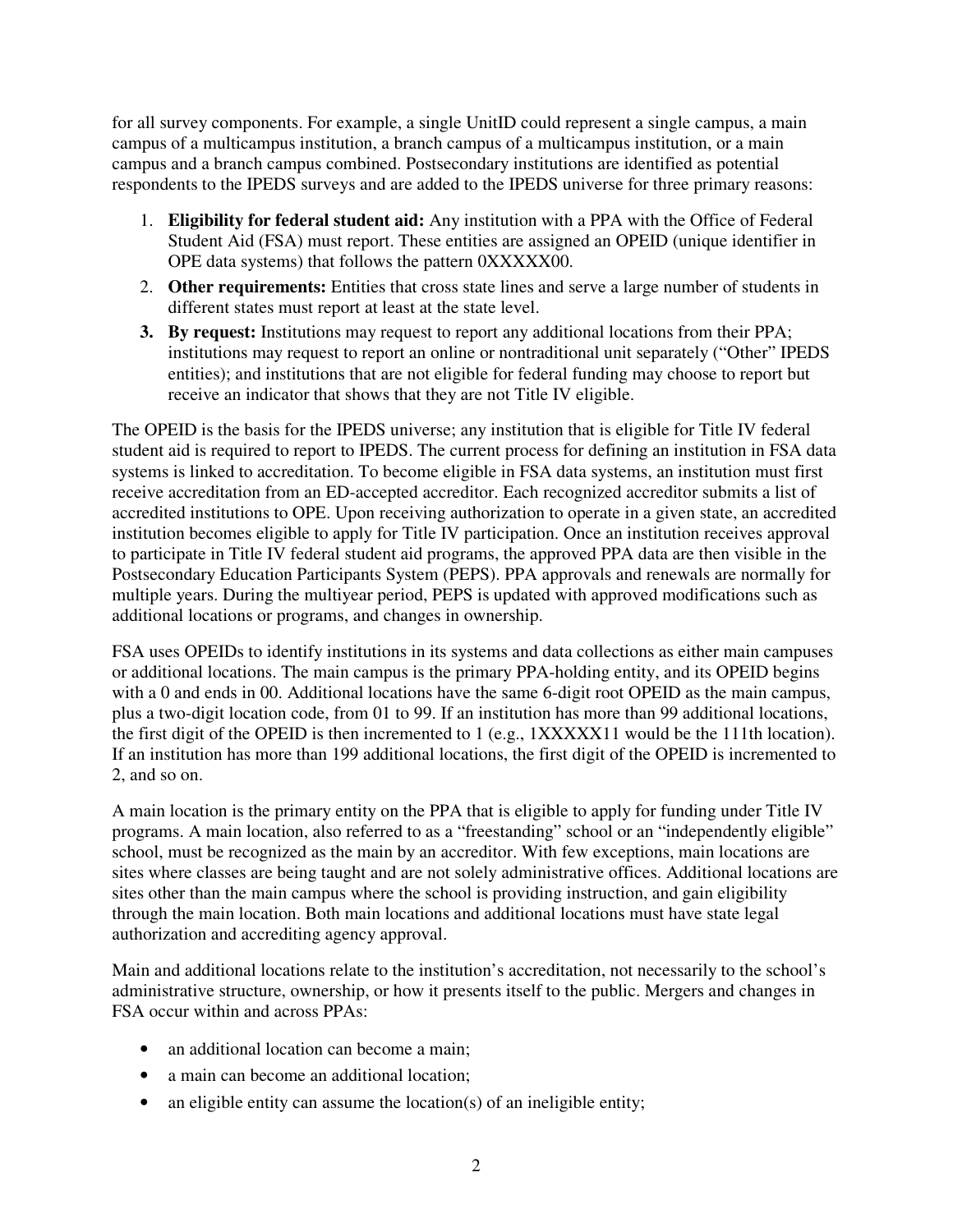- two institutions may merge (one becomes the main and the other becomes an additional location); and
- institutions may "spin off" an entity.

Some multiple, independently eligible institutions have common ownership or administration and submit combined financial statements or combined audits. In this case, FSA allows for institutions to report consolidated data, but it does not have a formal, standard way of doing this.

Any additional location that shares a PPA with a main campus may be listed as a separate entity in IPEDS if it satisfies the IPEDS definition of a branch campus. For IPEDS purposes, a branch campus is a campus or site of an educational institution that is not temporary, is located in a community beyond a reasonable commuting distance from its parent institution, and offers organized programs of study, not just courses. Most FSA systems do not recognize branch campuses as being distinct from additional locations. For practical purposes, this type of additional location is rarely approved.

# **Challenges Identified by TRP 42**

As outlined above, working within a nonstatistical data structure while maintaining a high-quality statistical data collection presents challenges. The panel agreed there is value in exploring the topics of linkages and alignment between IPEDS data and other ED data systems, but felt that changes to campus structure and ownership that occurred in the IPEDS and PEPS universes over a period of time have not been adequately documented. The panel felt that documentation of changes over time needs further study to better assess how changes could be documented in the future and to consider how federal initiatives may affect linkages in coming years (such as how an institutional rating system might link IPEDS and FSA data).

The panel agreed that a data solution should meet the needs of (1) researchers and policymakers by somehow tracking or documenting campus structure in a way that allows for alignment with ED data systems and (2) other stakeholders by clearly identifying and documenting the current processes. Which institutions the IPEDS data collection includes should be clear to stakeholders.

# **Discussion Item #1: UnitID, OPEID, and PEPS**

Across ED programs, data systems use different identifiers for institutions and campuses. Records cannot be easily linked or merged due to differences in institutional identifiers. Facilitating alignment across ED systems could improve the accessibility of data for use in research and policy analysis, as well as in consumer information.

IPEDS data are used for a number of current and proposed accountability and other policy activities such as College Affordability and Transparency Lists, College Scorecard, and the forthcoming Postsecondary Institutional Rating System. Products such as College Navigator and College Scorecard are based upon data collected in IPEDS and other ED data collections. Examples of such data include accreditation, campus crime and safety, and equity in athletics. The campus reporting structure affects how student data are presented to the public. Institutions that report data to IPEDS will always be represented in search results of consumer information tools. However, in some cases the additional locations and the data from these locations are invisible to consumer information tools. A better crosswalk could improve the quality of these products and simplify the effort in maintaining them.

Other NCES and ED programs use IPEDS data in a variety of ways. The IPEDS universe provides the institutional sampling frame used in most other postsecondary sample surveys conducted by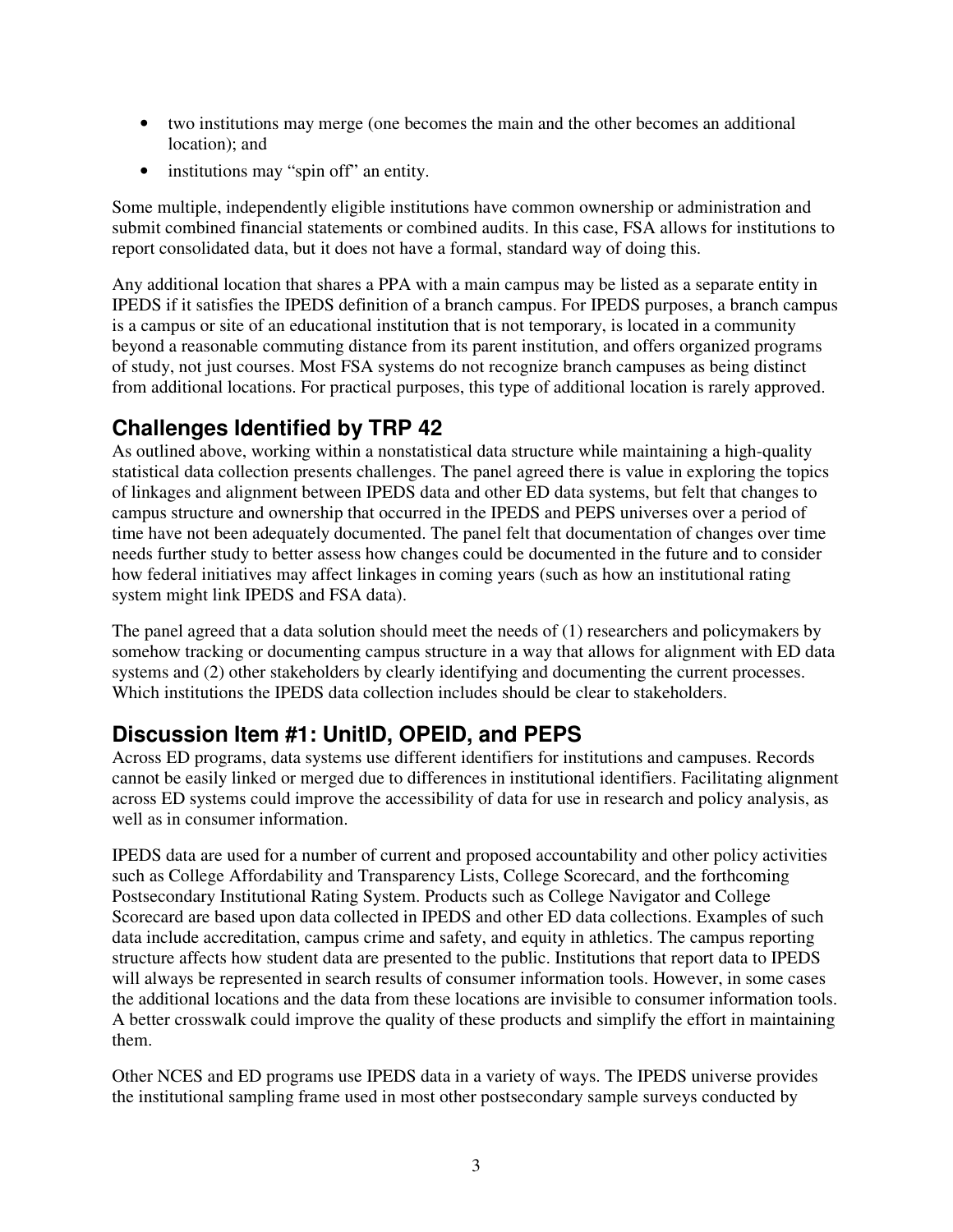NCES. The IPEDS institutional universe, stratified by level and sector, is used as the first-stage sample. Accordingly, larger institutions have a higher probability of being included in the sample. Changes to the definition of an IPEDS institution would not have much impact on the survey sample. However, the panel agreed that improvements in linkages between ED data systems, such as data on financial aid applications and programs from FSA, would be helpful.

Outside of ED, IPEDS data are used as part of interagency collaborations. As part of Executive Order 13607: Establishing Principles of Excellence and Public Law 112-249: Improving Transparency of Education Opportunities for Veterans, members of ED, Veterans Affairs (VA), and the Department of Defense (DOD) were tasked with identifying outcomes measures to provide veterans and service members with information on available educational programs. To produce outcomes measures—and link the measures from VA and DOD to measures from ED—the ID codes from all three must be crosswalked. ED uses OPEID and UnitID, VA uses facility code, and DOD has its own code but is in the process of converting to UnitID. Given the variations in the information available from each of the three departments, several measurement issues must be considered when relying on a data crosswalk.

Non-Title IV eligible institutions are included in the universe of more than 46,000 facility codes VA uses to identify specific locations or programs that have been certified to enroll VA or DOD benefits. While ED focuses on the experiences of first-time *students*, VA and DOD outcome measures are based on first-time *beneficiaries* who may or may not also be first-time students. ED measures are reported for a school year at one point in time that is tailored to the institution's calendar; specifically, many ED measures are based on a cohort of students that is defined based on fall enrollment at the time of the official reporting date. In contrast, VA and DOD measure students' participation throughout the year. VA and DOD are able to draw on individual student records to aggregate data for student and institutional outcome measures. In contrast, for the universe of all postsecondary students, ED receives only institutional aggregates of data for students attending each institution. While the ED postsecondary sample surveys provide nationally representative estimates of institutions and students, some of the data are only available when the surveys are conducted (e.g., the Baccalaureate and Beyond longitudinal study and the Beginning Postsecondary Students longitudinal study are conducted every 8 years). By comparison, the student-level data needed to calculate outcome measures are available in VA and DOD data systems each year.

Additionally, researchers use IPEDS data to describe and analyze trends in postsecondary education. Although stakeholders have expressed interest in tying together measures from multiple IPEDS survey components and other data sources (e.g., FSA), matching these records and verifying that they are linked correctly is time-consuming and subject to some degree of interpretation. Matches to an OPEID could be one-to-one or one-to-many. In some cases, a main campus reports combined data for itself and some or all affiliated locations under one IPEDS UnitID and the data reported under the one UnitID represent several OPEIDs. In other cases, additional locations are IPEDS reporting entities and their data are reported under separate UnitIDs. If all the locations are not reported separately, determining which OPEIDs the data represent becomes more difficult. This example illustrates how rolling up or collapsing data is appropriate in some but not all situations.

## **UnitID, OPEID, and PEPS: Adequacy of a Data Solution**

The panel acknowledged that organizational differences, particularly those related to campus structure, can make linking data across federal postsecondary data systems challenging. Some data systems provide data at the campus or location level; alternately, consolidated reporting results in combined data for an institution and all affiliated locations. Although an IPEDS reporting map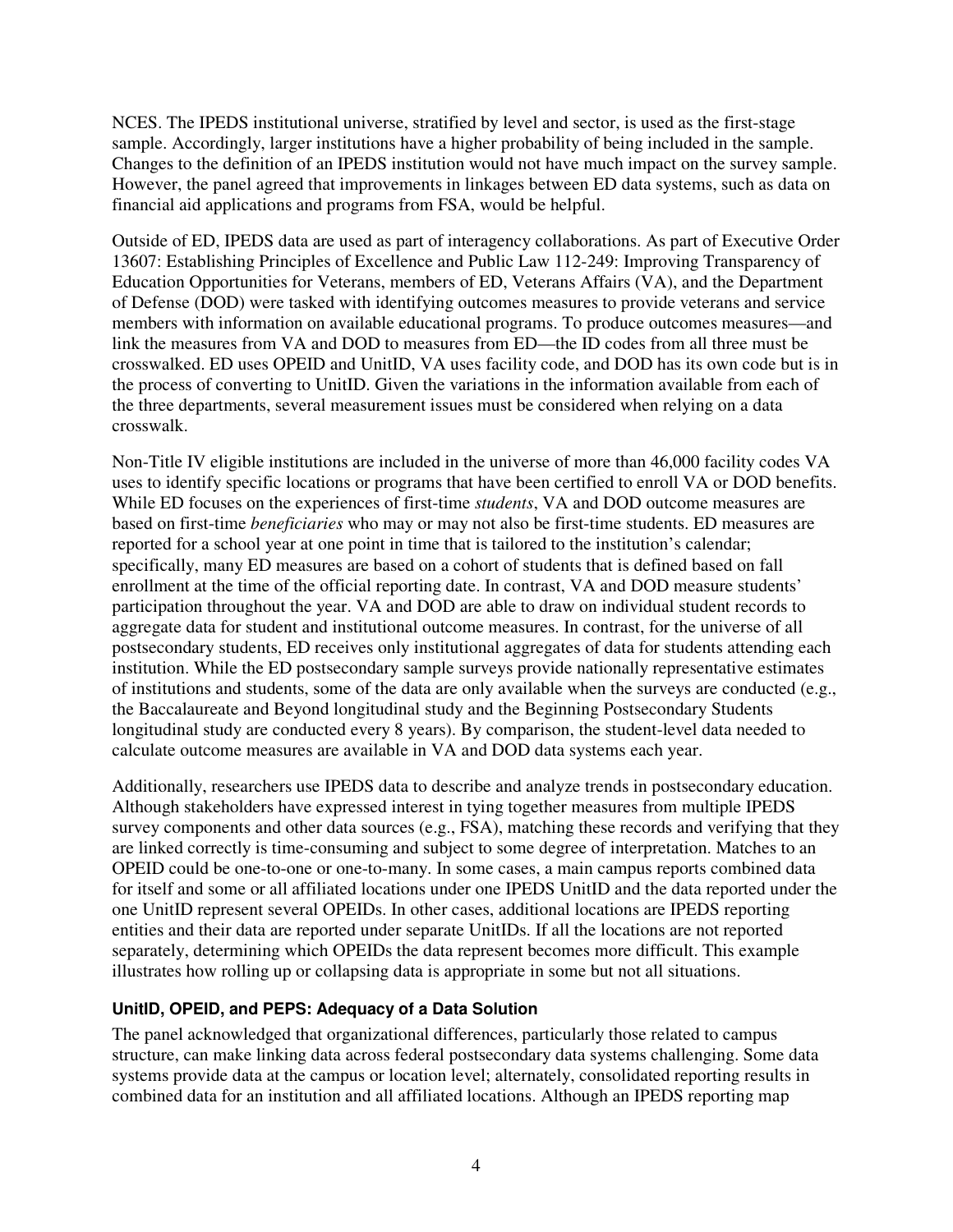describes which campuses on an institution's PPA are accounted for in an institution's IPEDS data, the panel agreed that a more comprehensive crosswalk between IPEDS UnitIDs and OPEIDs in FSA data could better address data alignment issues.

A crosswalk can be used to compare elements from one schema to one or more schemas; data that exist in one element in the original schema can be mapped to those of another, based on certain similarities. For example, IPEDS Header tables include 8-digit OPEIDs in addition to UnitIDs. These tables can be matched with PEPS files based on certain similarities, such as name, address, and OPEID, to create one table that matches OPEIDs to UnitIDs. Information found during the matching process can be used to aggregate institutions to the main institution based on 6-digit OPEID (e.g., **001001**00). While institutions with no branch campuses have a one-to-one relationship with OPEID, institutions with branch campuses are matched with the FSA main institution (e.g., 001001**00**) and *then* are mapped to the IPEDS institution. For example, if the records for five OPEIDs correspond to one UnitID, the five OPEIDs are aggregated to the one record that exists in the original IPEDS Header file.

An institution with a change in OPEID risks being counted twice. To remedy this, users could compare *yearly* crosswalk files to identify changes in the IPEDS/PEPS universes that occurred between any 2 consecutive years. The panel suggested that for each data year, the crosswalk files should contain a list of institutions that remain the same (including OPEID, UnitID, institution name, address, and other indicators), a list of changes to OPEIDs at the 6-digit level, and a list of institutions that were added in the most recent year. These files would preserve historical OPEID information and clearly document changes that occurred between any 2 consecutive years. The panel agreed that this solution begins to satisfy part of the question "What is an institution in IPEDS?" by establishing language around change in institutions with regards to OPEIDs.

The main purpose of the crosswalk files is to reliably map unique identifiers between UnitID and OPEID on an annual basis. However, this mapping provides information on that single set of two consecutive years only and does not allow for comparison of findings over time (without replicating the process). Although crosswalks would provide a standard framework for linking UnitID and OPEID, the panel noted that this solution does not address questions about how an institution in IPEDS should be assigned and does not address reporting options for institutions with additional locations.

The panel was asked to consider improvements that could address limitations and improve the utility of the crosswalk files. Suggestions for additions included the following:

## • **Backward and Forward Compatibility**

The crosswalk files are a lateral (one-way) mapping from IPEDS UnitID to the corresponding OPEID. Institutions with branch campuses have a many-to-one match to the PEPS file. The IPEDS Header file may not contain records for additional locations in the PEPS file; branch campuses (as well as additional locations) that are not IPEDS reporting entities are aggregated to the UnitID of the primary reporting institution. Information about change may reside in the PEPS file (e.g., change in OPEID) or the IPEDS Header file (e.g., change in UnitID). Consequently, separate crosswalks are needed to map from UnitID to OPEID and OPEID to UnitID.

## • **Extent of OPEID Entity That Is Summarized in the UnitID**

IPEDS institutions may have a variety of organizational structures, with multiple campuses, branches, and vehicles for providing instruction. The crosswalk files should summarize the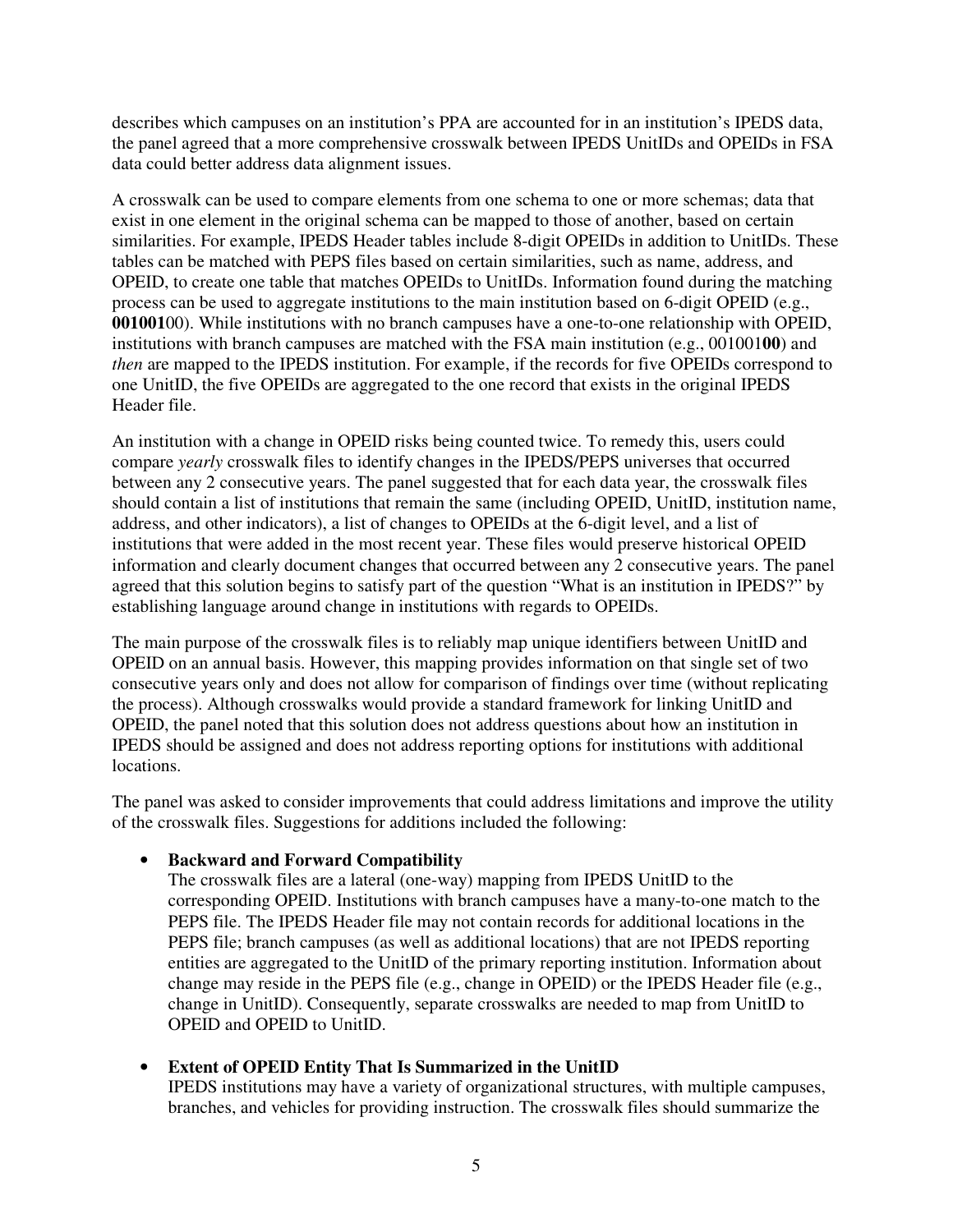extent to which an OPEID entity or entities are aggregated in a given UnitID and how the OPEID entities represented in the data have changed or change over time.

#### • **Gatekeeper Accreditation**

In many cases, the campus structure is related to accreditation rather than the administrative organization. Several panelists felt that in addition to considering the federal influences on defining an entity, it is important to identify the ways in which other entities, such as accrediting agencies and state authorizing boards, define an institution and consider how these definitions interact with the definitions of an IPEDS institution.

Accreditation agencies that establish eligibility to participate in Title IV federal student aid programs are considered "gatekeeper" accrediting agencies. While these are generally national and regional accrediting agencies, specialized accrediting agencies can serve as gatekeepers if they provide Title IV funding eligibility for independent institutions that are not otherwise institutionally accredited. Panelists agreed that the crosswalk files could be expanded to include information about an institution's gatekeeper accreditation.

## • **Measures of Ownership**

For FSA purposes, a school can change affiliation and ownership structure in multiple scenarios. For example, a school location can change from a main to an additional location, an additional location to a main, or from an additional location of one school to an additional location of another. An eligible school can assume the location of an ineligible school, or a new location can be the result of two institutions merging. New institutions can be created by operating first as an additional location, then becoming a main when they receive accreditation. Additionally, institutions may choose to report their distance education components as a separate entity. Once such changes are approved by the accreditor and state, FSA updates PEPS to reflect the changes.

Sometimes independently eligible institutions have unique OPEIDs yet have common ownership or administration. OPEIDs can be used to identify branches, additional locations, and other entities that share a PPA and are part of an eligible institution, but they do not necessarily relate to ownership structure.

IPEDS does not currently collect information related to an institution's administrative structure or ownership. Panelists agreed that while measures of ownership or governance can be useful for identifying institutions that have common ownership or administration, this level of detail is not within the scope of IPEDS data collection.

## • **Linkage of Finance Data**

IPEDS has traditionally allowed the reporting of combined data for multiple campuses for one or more survey components. This type of reporting is referred to as "parent/child" reporting. When combined reporting for any component occurs, the parent institution (normally the main campus) submits a combined report, which includes data for its own (main) campus plus data for one or more branch campuses (these branches, because they do not report data separately, are referred to as "children").

Many jointly audited individual institutions operate under separate PPAs. These institutions are required to complete the Finance survey individually. Reporting separate revenue,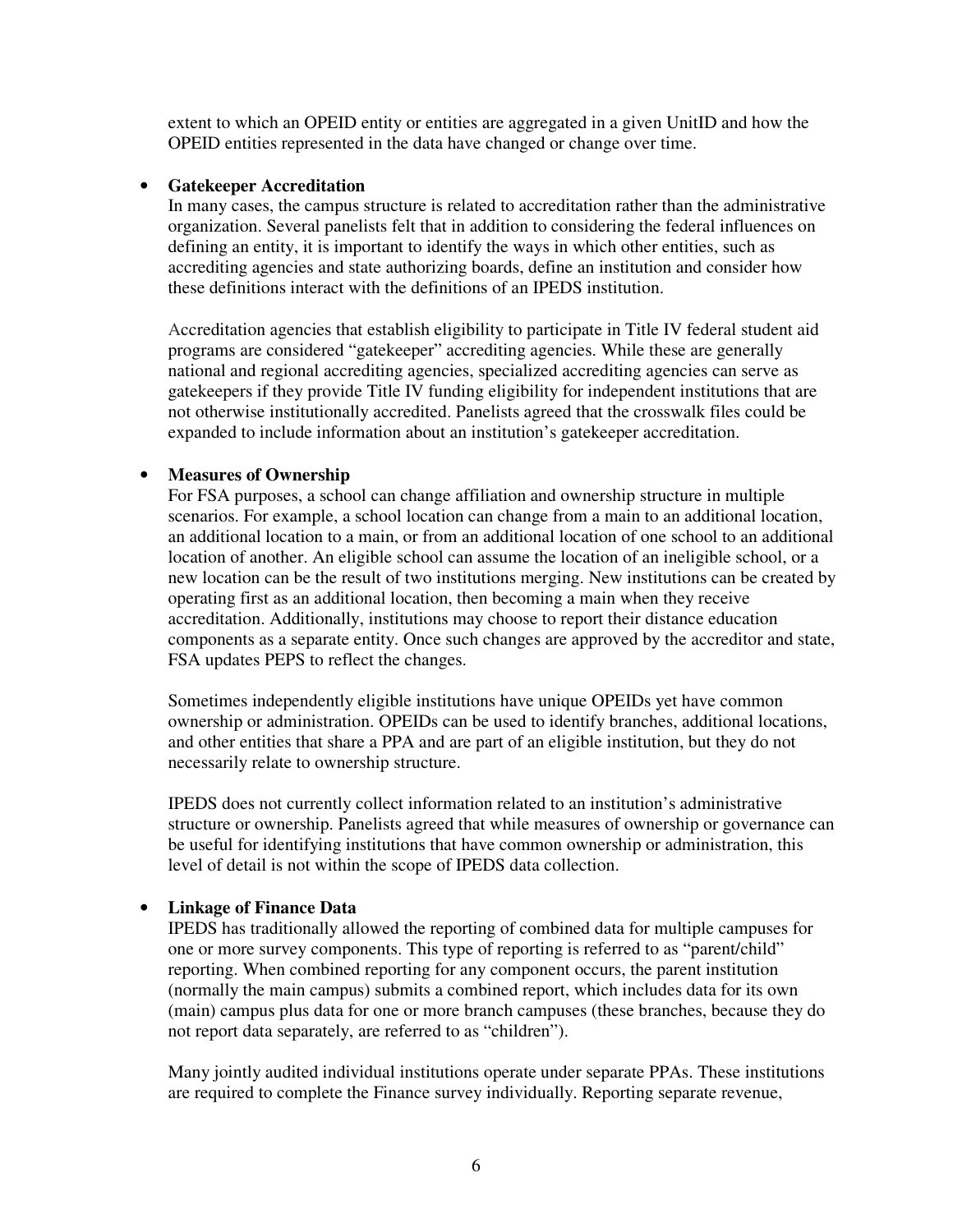expense, and scholarship data have not traditionally been a problem for these types of institutions, but reporting separate assets, liabilities, and equity (or net assets) can make completion of the Finance survey difficult. Since the 2004 data collection, institutions have been able to submit joint reporting of certain data items, even if they operate under different OPEID numbers. Institutions using this type of reporting are referred to as having a *partial* parent/child relationship.

The panel suggested including an indicator in the crosswalk files that shows whether the record is a parent, a child, or a child with partial data. The UnitID of the parent should be included to identify where the data for the child/children are reported.

While several panelists felt that adding greater detail would improve the utility of the crosswalk files and help meet statistical needs, other panelists pointed out that meeting statistical needs of the data collection does not meet the needs for compliance. Because IPEDS reporting is part of an institution's PPA for Title IV federal student aid programs, several panelists were hesitant to suggest additions to the crosswalk files without first considering impacts such changes could have on Title IV compliance. Additionally, several panelists expressed concern with releasing tables or files that merge IPEDS data with other sources without first considering the implications on current and proposed accountability activities. Further, panelists felt that more information is needed to better assess the federal resources needed to undertake such an endeavor (such as the extent to which such additions to the crosswalk files would require cross-agency collaborations) and agreed that more information is needed to ensure that the data contained in the crosswalk meet NCES statistical standards.

The panel agreed that if the proposed research solution is implemented, the crosswalk data files should be provided to data users. The data file should include both current status and historical metadata at the aggregate and individual institution level for each data collection year, as well as attributes for changes in OPEID over time, changes in ownership, and changes in control. Attributes can be further defined to contain any previous UnitID or OPEIDs associated with the institution and can be packed into one metadata table or contained in a comma-separated list within a cell.

A panelist suggested building a nomenclature to systematically describe how an IPEDS institution is related to PEPS. OPEID main campuses (entities with a 6-digit OPEID) must be listed as separate entities in IPEDS; additional locations (entities with an 8-digit OPEID) can be listed separately in IPEDS; additional locations (entities with an 8-digit OPEID) can be listed together with the main campus in IPEDS; and institutions can be listed in IPEDS but not PEPS (entities with no OPEID). However, a panelist pointed out that institutions can report in parent-child relationships, further complicating tracking changes in institutions.

Panelists noted that data products related to the crosswalk could potentially include (1) a series of crosswalk metadata files with attributes for changes in ownership, changes in ID over time, and changes in control, (2) a look-up tool to provide a documented history of change for a single institution over time, and (3) a data merging tool to facilitate the merging of IPEDS and FSA data on commonly referenced subject areas and key variables. While the panel recognizes the value of such a data merging tool, this approach would likely require collaboration across ED programs. Further study is needed to resolve technical issues and assess the feasibility of a data merging tool as a longterm solution.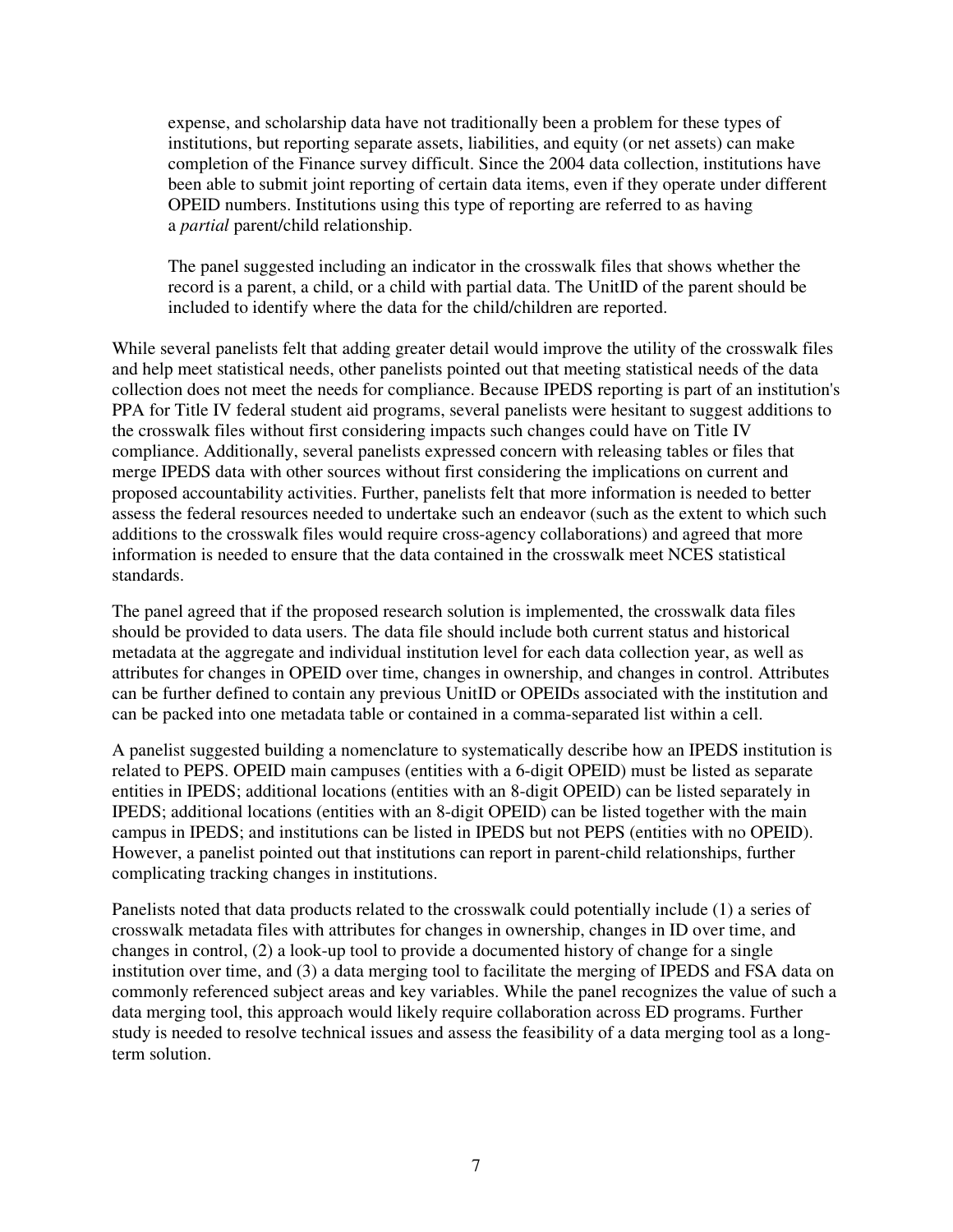## **Discussion Item #2: Codifying the Definition of an IPEDS Institution**

Although the panel did not suggest changes to the definition of an institution for IPEDS, they clarified that for the purposes of this discussion, an "IPEDS institution" refers to the definition of an IPEDS reporting entity (UnitID).

As noted in previous discussion, any institution that has a PPA with the Department of Education (i.e., has an OPEID ending in 00) and is primarily postsecondary must be listed as a separate reporting entity in IPEDS and is assigned a unique IPEDS UnitID. Subentities are created on a caseby-bases basis and include the following scenarios:

- Additional locations that conform to the IPEDS definition of a branch campus
	- A campus or site that is not temporary, is located in a community beyond a reasonable commuting distance from its parent institution, and offers organized programs of study, not just courses.
- Requests
	- Online components: Currently, PEPS does not usually provide a separate location ID for online campuses that are part of another institution. However, IPEDS has worked with a number of institutions to separate their online component for IPEDS reporting purposes.
	- Nontraditional components: Many institutions have a main campus that differs in mission from the other locations on their PPA. Additionally, many institutions have nontraditional programs within their main campuses that have a distinct mission. Examples include groups of satellite campuses that serve non-traditional students, such as working adults.
- Large national systems report either by state or by location
	- IPEDS has been working to implement state-level reporting for institutions that cross state lines. For many multi-institution systems that cross state lines, implementing state-level reporting is easy. However, complications arise when institutions are part of the same system, and are located in the same state, but have different OPEIDs. It is also difficult when multiple states are embedded in one 6-digit UnitID.

While the panel agreed that the process for adding an entity to IPEDS is well documented and clearly defined in regulations, the panel noted that campus structures in IPEDS are often complex. After reviewing the process for creating subentities in IPEDS, the panel agreed that more information is needed about how factors such as size thresholds for multiple IDs (i.e., when do they have to report separately by state?) and physical location and state boundaries can be codified. The panel suggested that IPEDS should adopt and document rules and processes for adding subentities and document where consistency already exists.

As previously noted, IPEDS reporting maps describe how the data from the various campuses listed on an institution's PPA are accounted for in its IPEDS reporting. The panel agreed that while maps are a good first step, the lack of alignment in reporting periods is a technical issue to consider institutions are asked to verify reporting maps in IPEDS each August, but updates and changes to the PPA can take place throughout the year. The panel agreed that further clarification is needed to